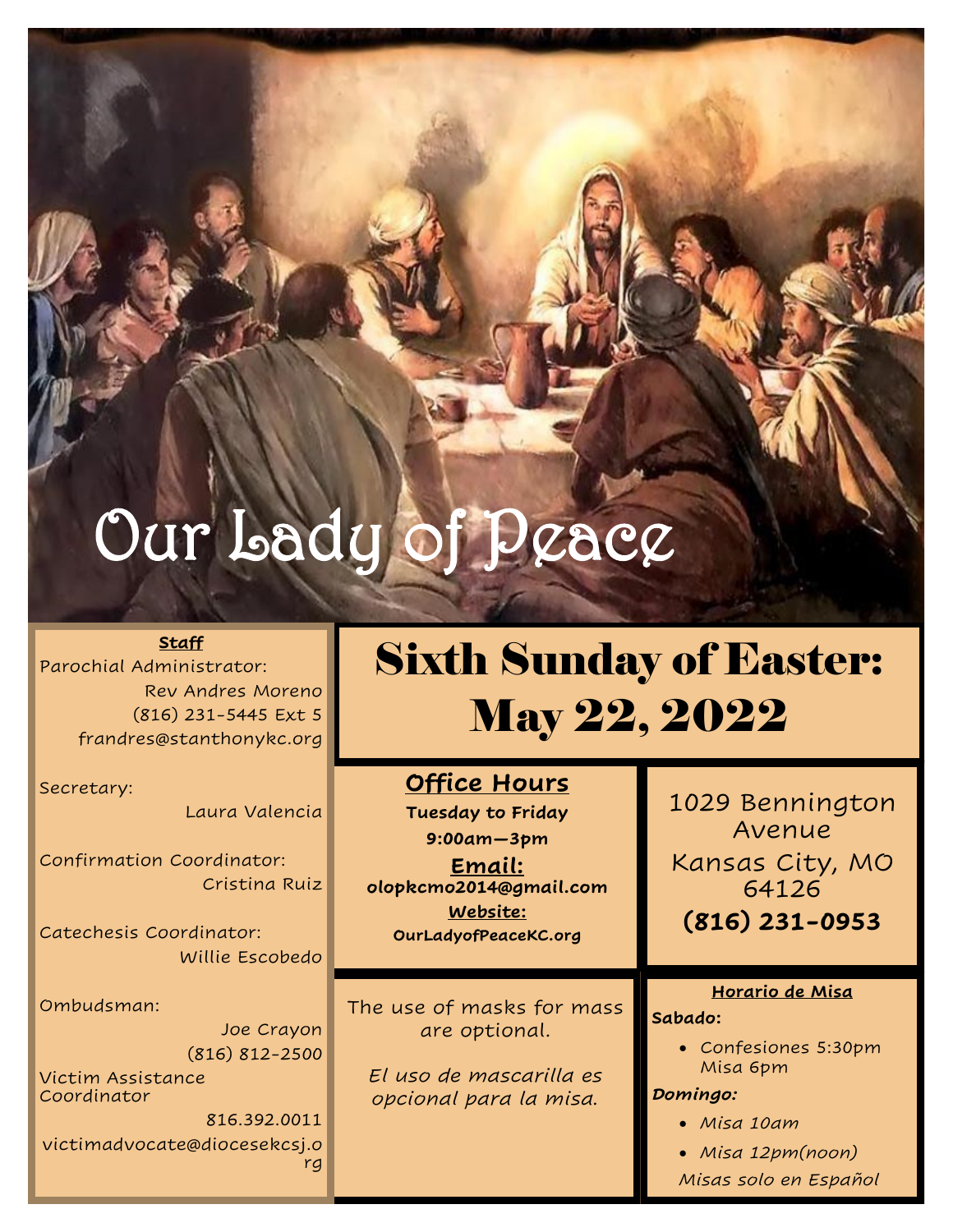## **ESTA SEMANA**

| Domingo   | Mayo 22<br>Sexto Domingo de Pascua<br>10am<br>12:00 mediodia |
|-----------|--------------------------------------------------------------|
| Lunes     | Mayo 23                                                      |
| Martes    | Mayo 24                                                      |
| Miercoles | Mayo 25                                                      |
| Jueves    | Mayo 26                                                      |
| Viernes   | Mayo 27                                                      |
| Sabado    | Mayo 28<br>Confesiones 5:30nm                                |

Confesiones 5:30pm Misa 6pm

ARACAR ATHILIA SASA SALA

ASS ACTAC MINING ON OR ON SE

| <b>Sharing God's Gifts</b>     |
|--------------------------------|
| Compartiendo Los Dones de Dios |
| May 14-15, 2022                |

| Kid's Collection14.00    |  |
|--------------------------|--|
|                          |  |
|                          |  |
|                          |  |
|                          |  |
| Tomorrow's Priest584.23  |  |
| RCC 4pm 5/15415.00       |  |
| Future Projects Fund5.00 |  |
|                          |  |
|                          |  |
| Religious Ed74.00        |  |
|                          |  |
|                          |  |



Por una Iglesia sinodal comunión | participación | misión

### **VELAS DEL ALTAR**

Pide las velas del altar se quemen por la intencion de una persona o familia llamando a la oficina. Sugerimos un estipendio de \$25.

## **ALTAR CANDLES**



Ask for the candles on the altar that are burned by the intention of a person or family by calling the office. We suggest a \$25 stipend.



Tendremos un kermes el 5 de Junio. Estamos vendiendo boletos para una rifa. El gran premio sera de \$1,000, segundo premio de \$500, tercero de \$200, cuarto de \$100 y varios otros premios.

## **El Sueño Eterno del Creador**

"Es como dice el Salmo: «Tú me has tejido en el seno materno» (139,13). Cada niño que se forma dentro de su madre es un proyecto eterno del Padre Dios y de su amor eterno: «Antes de formarte en el vientre, te escogí; antes de que salieras del seno materno, te consagré» (Jr 1,5). Cada niño está en el corazón de Dios desde siempre, y en el momento en que es concebido se cumple el sueño eterno del Creador. Pensemos cuánto vale ese embrión desde el instante en que es concebido. Hay que mirarlo con esos ojos de amor del Padre, que mira más allá de toda apariencia." (Papa Francisco, Amoris Laetitia, 168).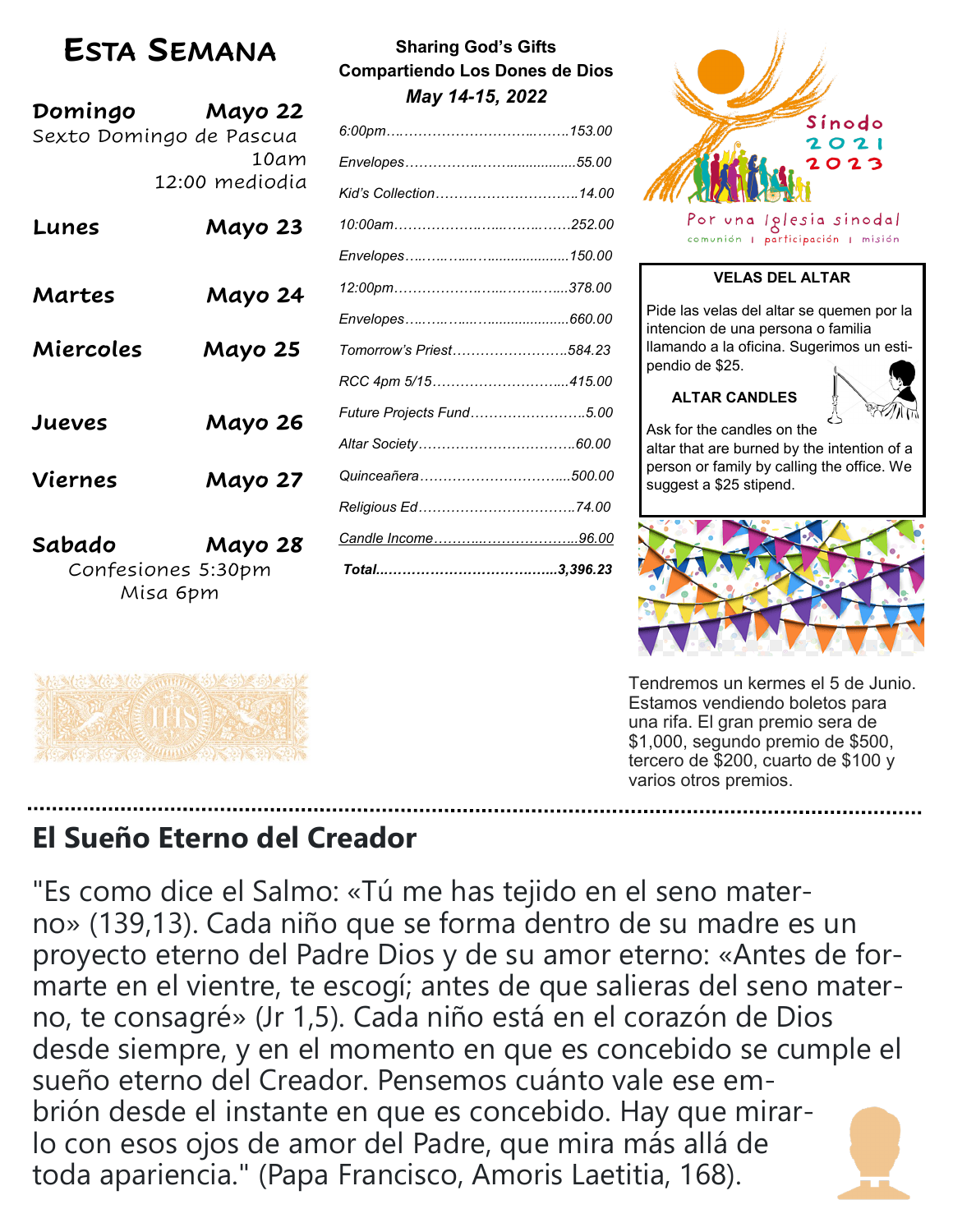## **The Creator's Eternal Dream**

Pope Francis, in his Apostolic Exhortation "The Joy of Love," writes, "The Psalmist says: "You knit me together in my mother's womb" (Ps 139:13). Every child growing within the mother's womb is part of the eternal loving plan of God the Father: "Before I formed you in the womb I knew you, and before you were born I consecrated you" (Jer 1:5). Each child has a place in God's heart from all eternity; once he or she is conceived, the Creator's eternal dream comes true. Let us pause to think of the great value of that embryo from the moment of conception. We need to see it with the eyes of God, who always looks beyond mere appearances." (AL, 168)

| MINISTERIO LITURGICO | Primera Lectura      |                                  |                                       |
|----------------------|----------------------|----------------------------------|---------------------------------------|
| May 28 6:00 pm Mass  | David Carpio         |                                  |                                       |
| Monitor              | Segunda Lectura      |                                  |                                       |
| Lilia Carrillo       | Faustino Contreras   |                                  |                                       |
| Primera Lectura      | Peticiones           |                                  |                                       |
| Dennis Reyes         | David Carpio         |                                  |                                       |
| Salmo                | May 29 12:00 pm Mass | THIS WEEK                        |                                       |
| Socorro Franco       | Monitor              |                                  |                                       |
| Segunda Lectura      | Maria Roldan         | Sunday<br>Sixth Sunday of Easter | <b>May 22</b>                         |
| Daniela Arceo        | Primera Lectura      |                                  | 10 am (Spanish)                       |
| Peticiones           | Mariela Perez        | Monday                           | 12:00 noon (Spanish)<br><b>May 23</b> |
| Lilia Carrillo       | Segunda Lectura      |                                  |                                       |
| May 29 10:00 am Mass | Maria Roldan         | Tuesday                          | <b>May 24</b>                         |
| Monitor              | Peticiones           |                                  |                                       |
| Faustino Contreras   | Mariela Perez        | Wednesday                        | <b>May 25</b>                         |

The Diocese of Kansas City-St. Joseph is committed to combating sexual abuse in the Church. If you are a victim of sexual abuse, or if you *observe or suspect* sexual abuse: 1. Call the Missouri Child Abuse Hotline at 1.800.392.3738 (if the victim is currently under the age of 18), and 2. Contact your local law enforcement agency or call 911, and 3. After reporting to these civil and law enforcement authorities, report suspected *sexual abuse of a minor or vulnerable adult* to the Diocesan Ombudsman, Joe Crayon, at 816.812.2500 or [crayon@ombudsmankcsj.org,](mailto:crayon@ombudsmankcsj.org) if the abuse involves a priest, deacon, employee or volunteer of the Diocese of Kansas City-St. Joseph. The Diocese has a sincere commitment to providing care and healing resources to victims of sexual abuse and their families. The Diocese has a sincere commitment to providing care and healing resources to victims of sexual abuse and their families. Please contact the Victim Advocate at 816.392.0011 or victimadvocate@diocesekcsj.org for more information.

| $-$ 5111557            | 52                   |
|------------------------|----------------------|
| Sixth Sunday of Easter |                      |
|                        | 10 am (Spanish)      |
|                        | 12:00 noon (Spanish) |
| Monday                 | <b>May 23</b>        |
| Tuesday                | <b>May 24</b>        |
| Wednesday              | <b>May 25</b>        |
| Thursday               | <b>May 26</b>        |
| Friday                 | <b>May 27</b>        |

**Saturday May 28** Confessions 5:30pm Mass 6pm (Spanish)